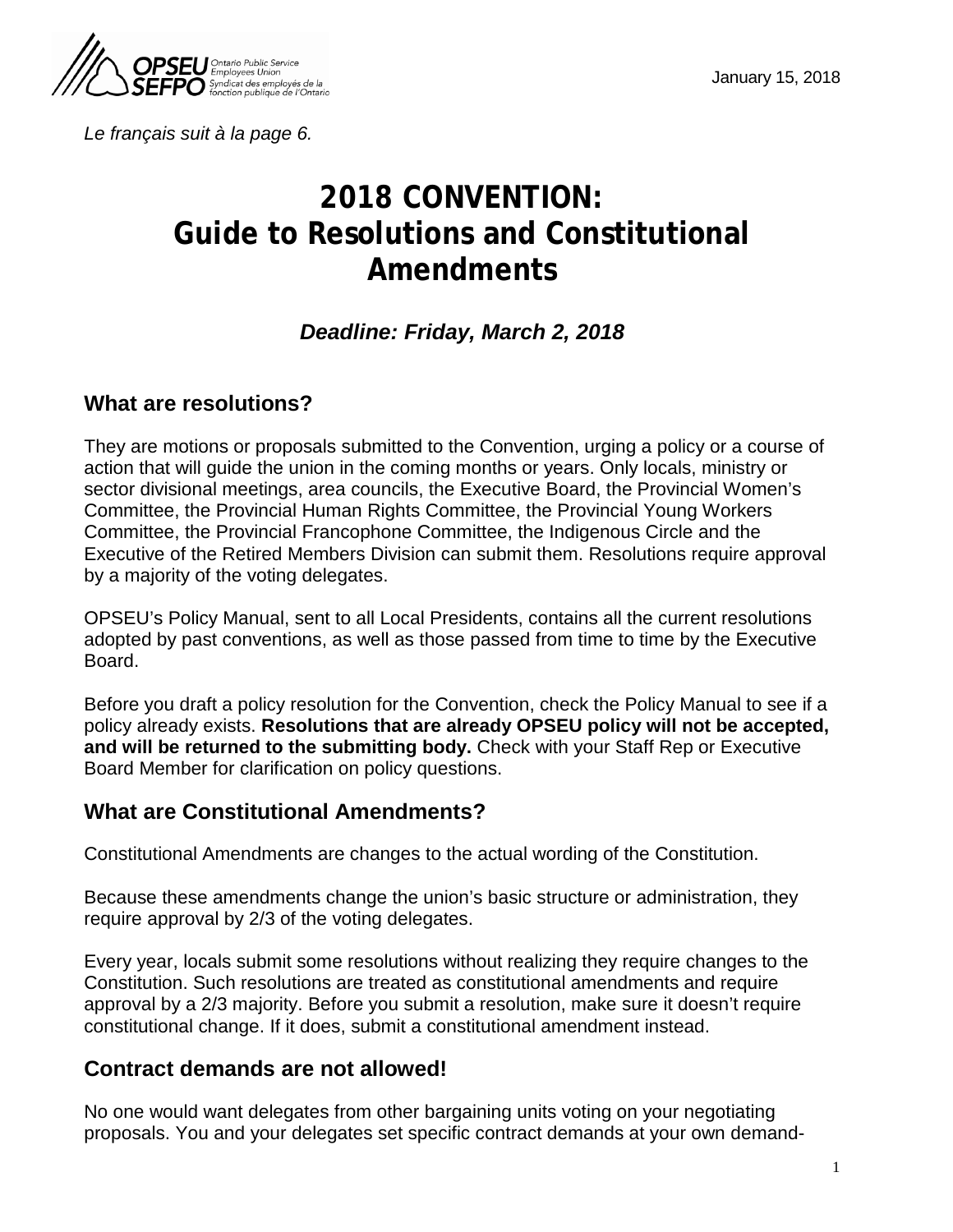setting meetings. Contract proposals will **NOT** be accepted as resolutions, and will be returned to the sender.

However, **general bargaining goals for the union as a whole** are permitted as resolutions. Many have already been adopted by previous conventions, and are in the Policy Manual. Look at them before you decide whether a new resolution is needed. **If they are already OPSEU policy, they won't be accepted**.

## **Human rights review**

All resolutions or amendments submitted must pass a review to see whether or not they conform to human rights policy and legislation. This requirement is set out by the Executive Board.

OPSEU's Equity Unit will review submissions and report back in writing to the appropriate Committees and the Executive Board. If the Executive Board decides to remove a submitted resolution or constitutional amendment for presentation to Convention, the submitting bodies will be immediately informed of that decision.

## **Who can submit resolutions and amendments?**

Only locals, ministry or sector divisional meetings, area councils, the Executive Board, the Provincial Women's Committee, the Provincial Human Rights Committee, the Provincial Young Workers Committee, the Provincial Francophone Committee, the Indigenous Circle and the executive of the Retired Members Division can submit them. Individual members cannot. This ensures that any proposal has a substantial amount of member support behind it before it gets to the convention floor.

## **What conditions must be met?**

**ALL** the following conditions must be met before a resolution or amendment can be accepted. **This is important because the convention must be sure that the proposals reflect the true wishes of the submitting body:**

- 1. Resolutions or amendments must **NOT** simply mirror existing policy, and they must **NOT** be specific contract proposals.
- 2. They must be passed by a **majority** (more than 50 per cent) of those voting at a General Membership Meeting of the local, or at a meeting of a Ministry or Sector division, area council, the PWC, the PHRC, the PYWC, the PFC, the Indigenous Circle or the Executive Board.
- 3. Each proposed resolution or amendment must be **signed** by two (2) officers of the submitting body. **OPSEU recommends** that you use the official forms enclosed with this letter. There are spaces at the bottom for the two (2) required signatures. Extra copies of these forms are available on the OPSEU website. **NOTE: If, despite this recommendation, you prefer to send in a list of your proposals, remember to**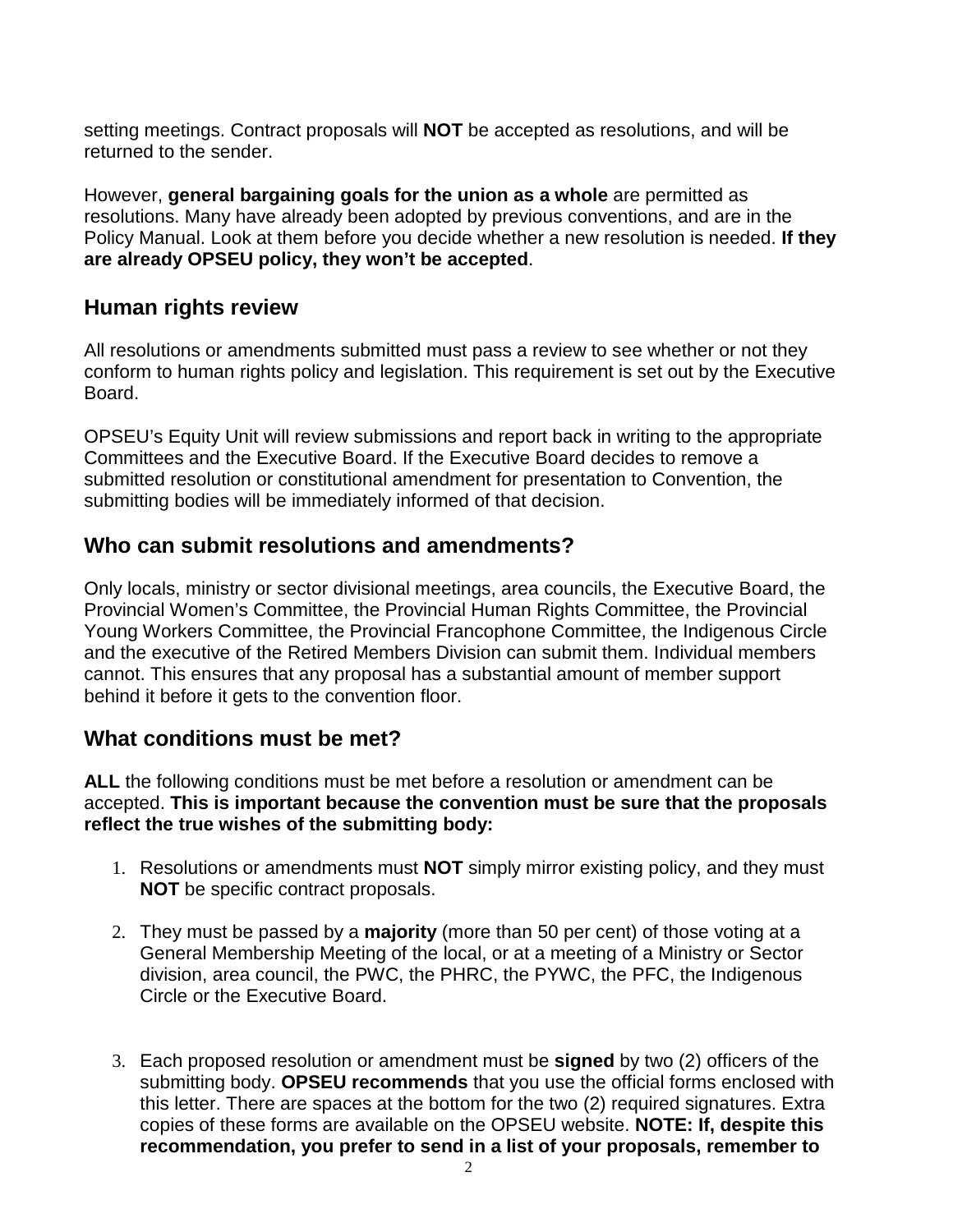#### **sign after each proposal (not just at the end).**

- 4. The proposals must be accompanied by **signed minutes** of the local General Membership Meeting, Ministry or Sector divisional meeting or area council meeting, PWC, PHRC, PYWC, PFC, Indigenous Circle or Executive Board meeting at which they were adopted. **The minutes must be signed by the same two (2) officers of the submitting body.**
- 5. The minutes must contain evidence that a **quorum** was present.
- 6. The minutes must show that **each** resolution or amendment was presented and voted upon **separately.**
- 7. Except for those submitted by the Executive Board, they must reach OPSEU Head Office by *11:59 p.m., March 2***, 2018** (see below).

## **What happens if these conditions are not met?**

The proposal will be returned to the submitting body. It will **not** be included in delegates' kits, and it will **not** be on the Convention agenda. However, provided that a proposal is received by the deadline, any technical defects brought to the attention of the submitting body by the respective Committee can be corrected prior to the printing deadline of the resolutions and amendments books.

## **What's the proper format?**

Resolutions and amendments should be in two parts:

- a) One or more "Whereas" clauses, explaining why the proposal is being made; (e.g. from 2013 Convention: Whereas both the Ontario Progressive Conservative Party and the Canadian Conservative Party have recently take steps towards "Right to Work" style legislation; and Whereas this misleading named ideology has already been implemented and is negatively impacting the lives of working people in twentyfour U.S.A. state today)
- b) One or more "Therefore be it resolved" clauses, i.e., the proposal itself, which is **what the Convention actually votes on;** (e.g. Therefore be it resolved that OPSEU create a campaign for the membership and the public about the impacts of "Right to Work" legislation.)

Don't mix up several topics in one resolution or amendment. **Remember: one topic per resolution, one resolution per form**.

## **Where do they go?**

Address your proposals as follows: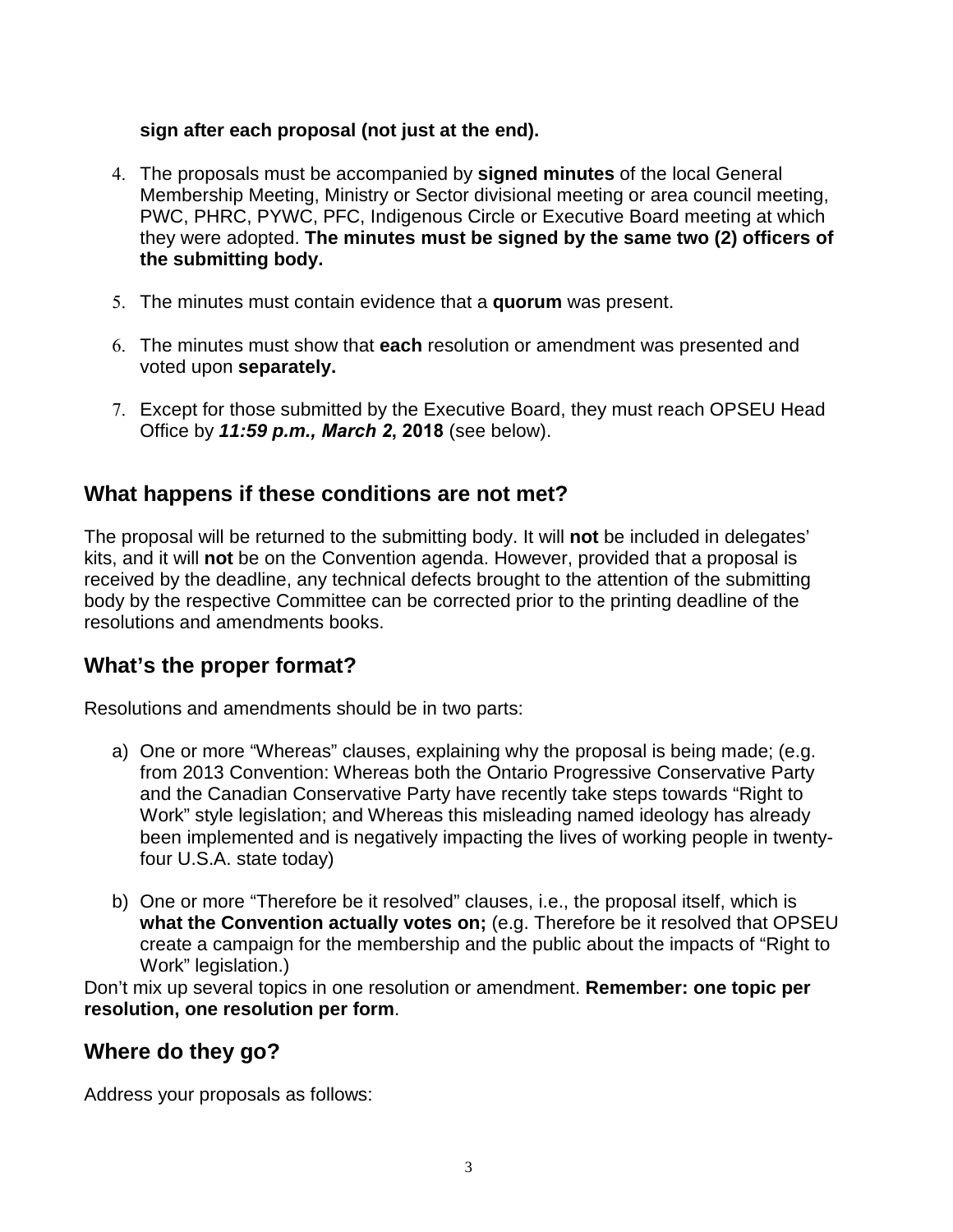| <b>Resolutions</b>                 | Con         |
|------------------------------------|-------------|
| Chairperson, Resolutions Committee | Chai        |
| 2018 Convention                    | 2018        |
| Mandy Dumais, Staff Advisor        | <b>Ron</b>  |
| c/o Karlene Henry                  | $c/o$ /     |
| OPSEU, 100 Lesmill Road            | <b>OPS</b>  |
| North York, Ontario M3B 3P8        | <b>Nort</b> |
| Fax #416-443-8618                  | Fax         |
| Email: resolutions@opseu.org       | Ema         |

#### **Constitutional Amendments**

irperson, Constitutional Committee **8 Convention** Elliot, Staff Advisor Andrea Meunier SEU, 100 Lesmill Road h York, Ontario M3B 3P8 **Fax #416-443-1924 Email: constitution@opseu.org**

Resolutions and constitutional amendments will be accepted at OPSEU Head Office up to *11:59 P.M., March 2, 2018* **and no later!**

If you mail your proposals, allow enough time for them to reach Head Office, Attn: Resolutions Committee OR Constitution Committee, by the deadline. We are not responsible for delays in the mail.

If you leave a proposal at your Regional Office, remember it still must reach Head Office by the deadline. Check with Regional Staff to see how much earlier the proposal must reach the Regional Office in order to meet the Head Office deadline.

## **Faxing rules**

#### **If you wish, you may also FAX your proposals. Note the following rules:**

- 1. All FAXES must be sent to the designated FAX numbers shown above. FAXES sent to any other number will be disallowed.
- 2. All FAXES must be received at Head Office by the deadline of 11:59 p.m., March 2, 2018. Keep a copy of your dated and timed confirmation sheet as proof of submission.
- 3. FAXED proposals are subject to the same rules (see page 2) as proposals submitted personally or by mail.

### **E-mail rules**

**Resolutions may be received via email in the form of scanned pdf documents attached to the email. It's appreciated if attached documents are received in Word/or Word compatible files. All rules set out regarding appropriate signatures, meetings minutes etc. will apply to scanned documents, which are treated as hard-copy originals.**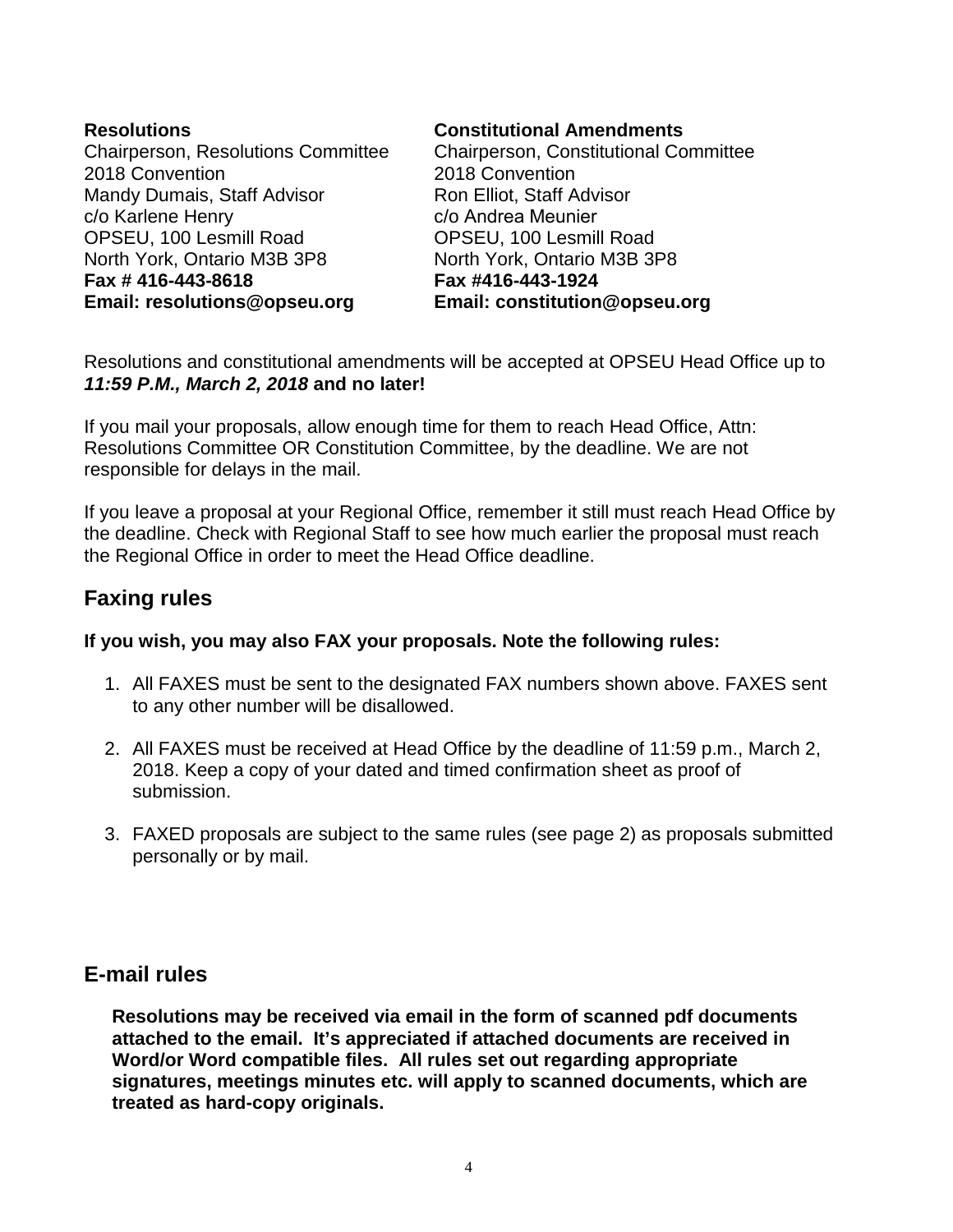When submitting in this manner, the following normal requirements for signed submissions must still be met:

- Received by deadline, 11:59 p.m., March 2, 2018
- Signed by two officers
- Minutes (signed by same two officers)
- Evidence of quorum (reflected in minutes sign-in sheet, number of members in local)
- Separate votes on each resolution and amendment.

In solidarity,

Warren (Smokey) Thomas **President**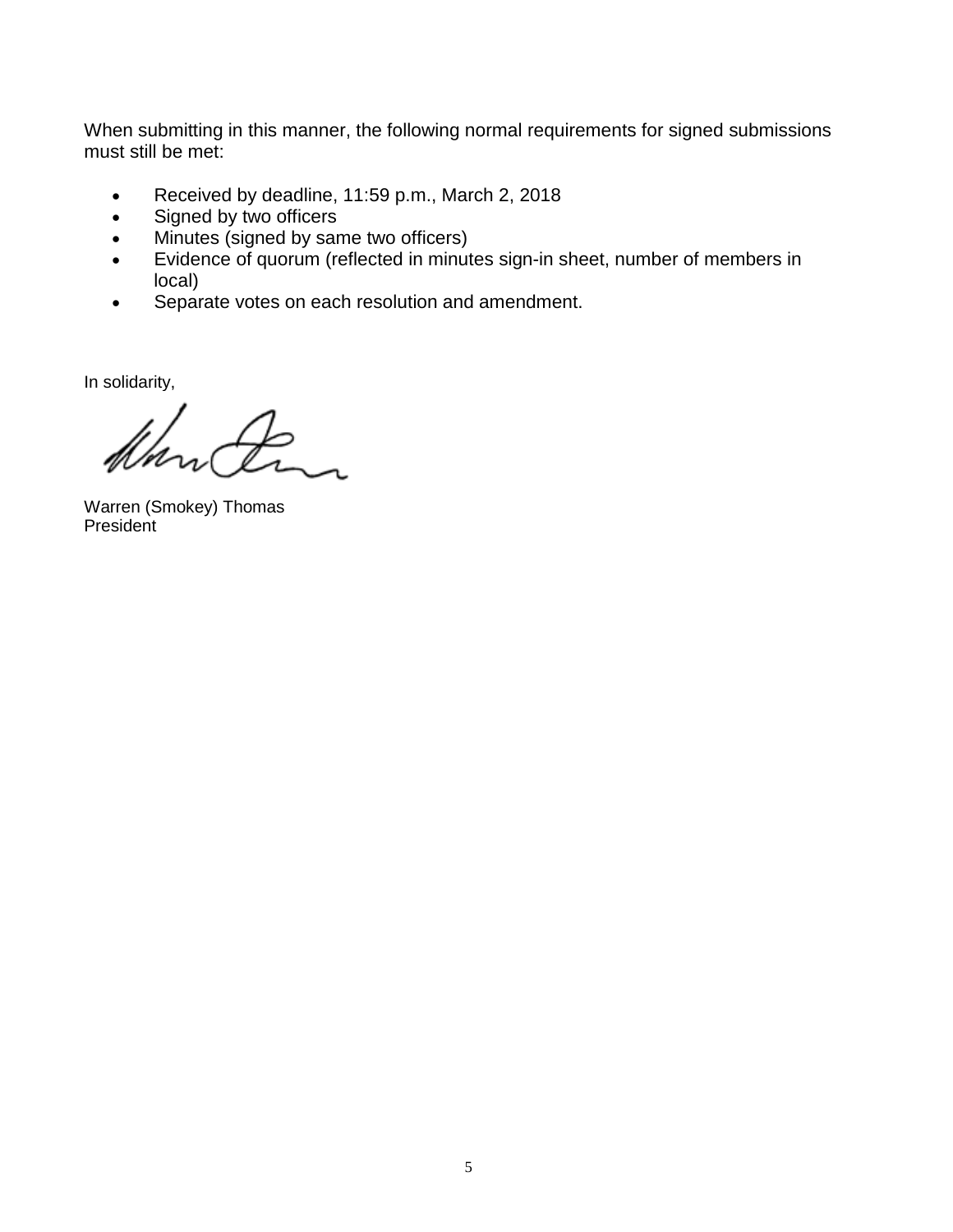

# **CONGRÈS 2018 : Guide sur les résolutions et amendements constitutionnels**

## *Date limite : Vendredi 2 mars 2018*

## **Qu'est-ce qu'une résolution?**

Une résolution est une motion ou proposition soumise au Congrès, demandant avec instance la mise en place d'une politique ou d'un plan d'action qui guidera le syndicat dans les mois ou années à venir. Seuls les sections locales, les divisions ministérielles ou sectorielles, les conseils de district, le Conseil exécutif, le Comité provincial des femmes, le Comité provincial des droits de la personne, le Comité provincial des jeunes travailleurs, le Comité provincial des francophones, le Cercle des Autochtones et le Comité exécutif de la Division des membres retraités peuvent les soumettre. Les résolutions requièrent l'approbation d'une majorité des délégués votants.

Le Guide des politiques du SEFPO, envoyé à tous les présidents de section locale, contient toutes les résolutions courantes adoptées dans le cadre des congrès précédents, ainsi que les résolutions adoptées de temps à autre par le Conseil exécutif.

Avant de faire l'ébauche d'une résolution politique pour le Congrès, vérifiez dans le Guide des politiques qu'une telle politique n'existe pas déjà. **Les résolutions dont on traite déjà dans les politiques du SEFPO ne seront pas acceptées et seront retournées à l'organe qui les soumet.** Adressez-vous à votre délégué du personnel ou membre du Conseil exécutif si vous avez besoin de clarifications sur des questions de politique.

## **Qu'est-ce qu'un amendement constitutionnel?**

Un amendement constitutionnel est une modification apportée au libellé des Statuts.

Vu que de tels amendements modifient la structure ou l'administration fondamentale du syndicat, ils doivent être approuvés par deux-tiers des délégués votants.

Chaque année, les sections locales soumettent des résolutions sans réaliser que celles-ci entraînent des amendements constitutionnels. De telles résolutions sont traitées comme des amendements constitutionnels et exigent l'approbation des deux tiers des délégués votants. Avant de soumettre une résolution, assurez-vous qu'elle n'entraîne pas un amendement aux Statuts. Le cas échéant, soumettez plutôt un amendement.

## **Les revendications contractuelles ne sont pas autorisées!**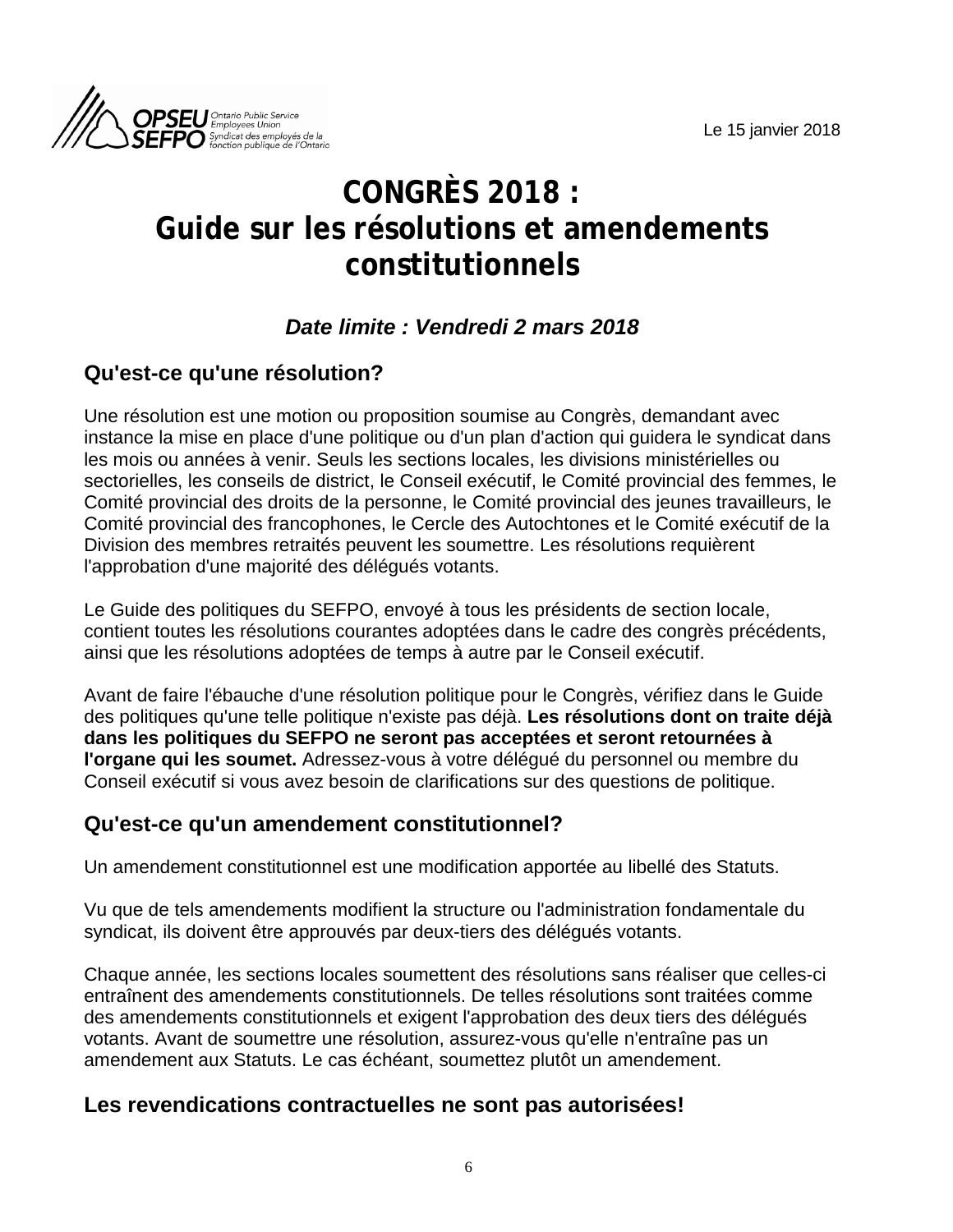Vous ne voudriez tout de même pas que des délégués d'autres unités de négociation votent sur vos propres revendications contractuelles. Vous et vos délégués établissez des revendications contractuelles spécifiques dans le cadre de vos propres réunions d'établissement de revendications. Nous n'acceptons **PAS** les revendications contractuelles à titre de résolutions; elles sont retournées à l'expéditeur.

Toutefois, **les résolutions sur des objectifs de négociation généraux pour l'ensemble du syndicat** seront acceptées. De nombreuses résolutions ont été adoptées dans des congrès précédents et se trouvent dans le Guide des politiques. Prenez-en connaissance avant de décider si une nouvelle résolution est nécessaire. **Elle ne sera pas acceptée si elle se trouve déjà dans les politiques.**

### **Examen des droits de la personne**

Toutes les résolutions et tous les amendements sont soumis à un examen pour déterminer s'ils sont conformes aux politiques et législation sur les droits de la personne. Cette exigence est établie par le Conseil exécutif.

L'Unité de l'équité du SEFPO passe en revue les soumissions et rend compte de ses conclusions par écrit aux comités appropriés et au Conseil exécutif. Lorsque le Conseil exécutif décide de retirer une résolution ou un amendement constitutionnel soumis pour le Congrès, les organes émetteurs sont immédiatement informés de cette décision.

### **Qui peut soumettre des résolutions et des amendements?**

Seuls les sections locales, les divisions ministérielles ou sectorielles, les conseils de district, le Conseil exécutif, le Comité provincial des femmes, le Comité provincial des droits de la personne, le Comité provincial des jeunes travailleurs, le Comité provincial des francophones, le Cercle des Autochtones et le Comité exécutif de la Division des membres retraités peuvent les soumettre. Les membres individuels ne peuvent pas le faire. Ceci pour faire en sorte qu'une proposition quelle qu'elle soit bénéficie du soutien d'un nombre suffisant de membres avant d'être présentée au congrès.

### **Quelles conditions doit-on satisfaire?**

**TOUTES** les conditions suivantes doivent être satisfaites avant qu'une résolution ou qu'un amendement ne puisse être accepté. **Ceci est important car nous devons nous assurer que les propositions soumises au Congrès reflètent les véritables désirs de l'organe émetteur :**

- 8. Les résolutions ou amendements ne doivent **PAS** simplement refléter une politique existante et ne doivent **PAS** être des revendications contractuelles spécifiques.
- 9. Ils doivent être adoptés par une **majorité** (plus de 50 pour cent) des personnes qui votent dans le cadre d'une assemblée générale des membres de la section locale ou dans le cadre d'une réunion d'une division ministérielle ou sectorielle, d'un conseil de district, du Comité provincial des femmes, du Comité provincial des droits de la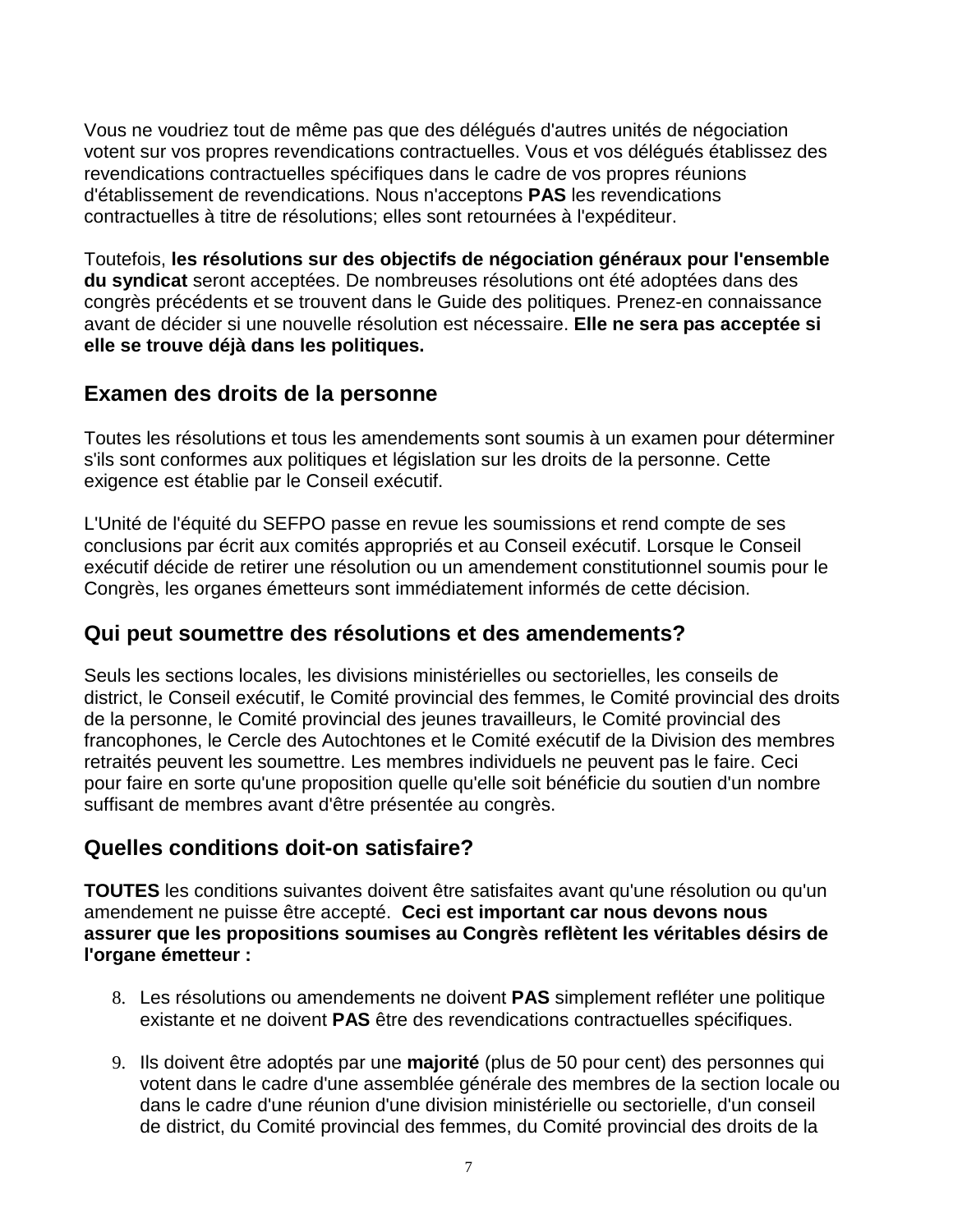personne, du Comité provincial des jeunes travailleurs, du Comité provincial des francophones, du Cercle des Autochtones ou du Conseil exécutif.

- 10. Chaque résolution ou amendement soumis doit être **signé** par deux dirigeants de l'organe émetteur. **Le SEFPO vous recommande** d'utiliser les formulaires inclus à cette lettre. Vous trouverez un espace au bas de la page pour les deux signatures demandées. Vous pouvez vous procurer d'autres exemplaires de ces formulaires sur le site Web du SEFPO. **Remarque : Si en dépit de cette recommandation vous préférez envoyer une liste de propositions, n'oubliez pas d'apposer votre signature après chaque proposition (pas juste à la fin).**
- 11. Les propositions doivent être accompagnées du **procès-verbal signé** de l'assemblée générale des membres de la section locale, de la réunion divisionnaire ministérielle ou sectorielle ou de la réunion du conseil de district, du Comité provincial des femmes, du Comité provincial des droits de la personne, du Comité provincial des jeunes travailleurs, du Comité provincial des francophones, du Cercle des Autochtones ou du Conseil exécutif dans laquelle elles ont été adoptées. **Le procès-verbal doit être signé par les deux mêmes dirigeants de l'organe émetteur.**
- 12. Le procès-verbal doit contenir une preuve de **quorum.**
- 13. Le procès-verbal doit montrer que **chaque** résolution ou amendement a été présenté et voté **séparément.**
- 14. À l'exception des propositions soumises par le Conseil exécutif, les propositions doivent arriver au siège social du SEFPO au plus tard à *23 h 59, le 2 mars 18* (voir ci-dessous).

## **Que se passe-t-il si ces conditions ne sont pas satisfaites?**

La proposition est retournée à l'organe émetteur. Elle ne sera **pas** incluse dans la trousse des délégués et elle ne figurera **pas** à l'ordre du jour du Congrès. Toutefois, tant qu'une proposition est reçue à temps, les irrégularités portées à l'attention de l'organe émetteur par le Comité respectif pourront être corrigées avant la date limite d'impression du guide des résolutions et amendements.

# **Quel est le format approprié?**

Les résolutions et amendements devraient être en deux parties :

a) Une ou plusieurs clauses « Attendu que », expliquant la raison d'être de la proposition; (ex. du Congrès 2013 : « Attendu que le Parti progressiste conservateur de l'Ontario et le Parti conservateur du Canada ont pris récemment des mesures vers l'adoption d'une législation de type ''droit au travail'', et considérant que cette idéologie, qui est nommée de façon trompeuse, a déjà été mise en place avec un impact négatif sur la vie des travailleurs dans vingt-quatre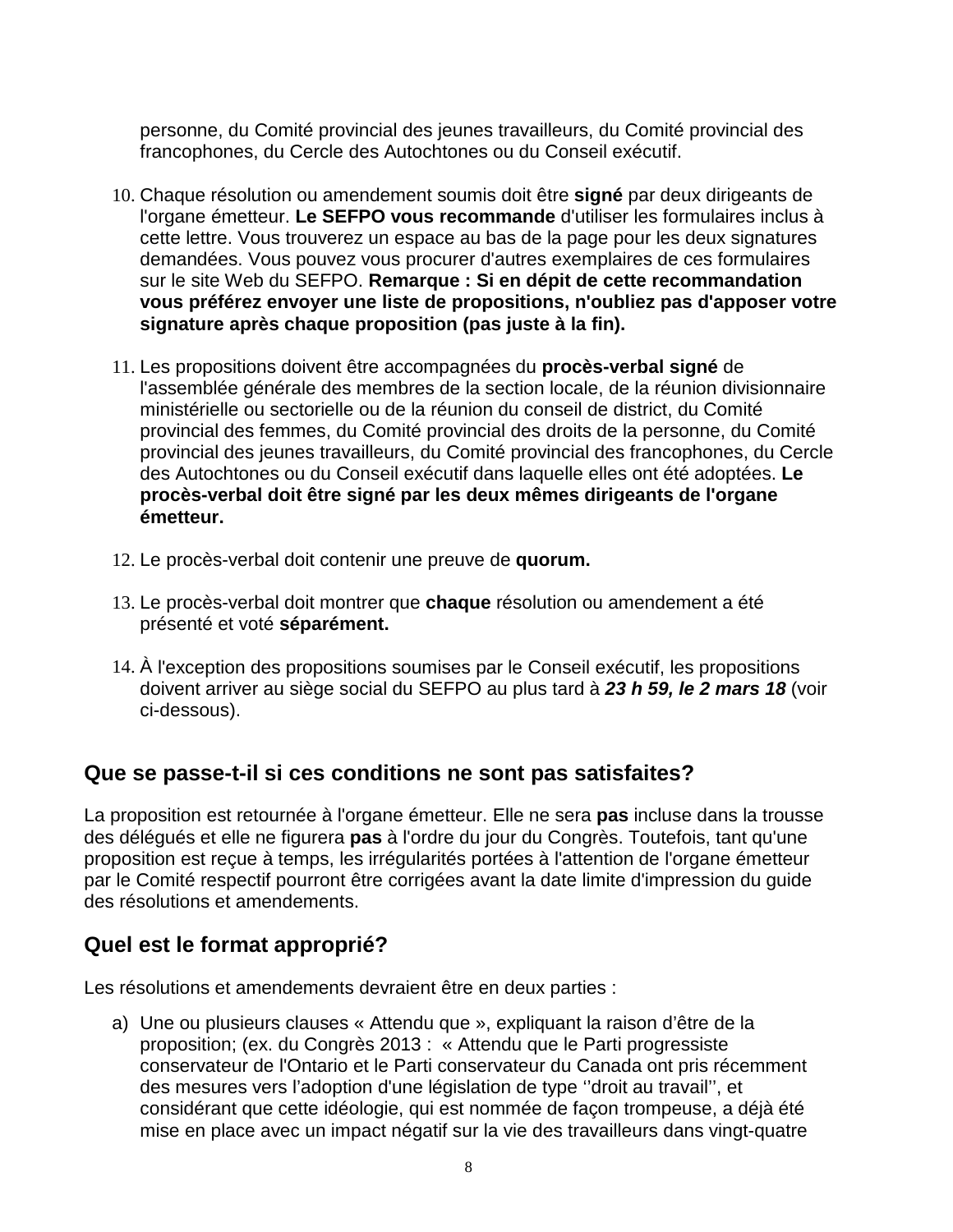États des États-Unis aujourd'hui… »)

b) Une ou plusieurs clauses « Il est donc résolu que », c.-à-d., la proposition ellemême, qui est **celle qui sera votée au Congrès**. (par ex. « Qu'il soit donc résolu que le SEFPO organise une campagne pour les membres et le public sur les impacts d'une législation de type ''droit au travail''. »)

N'abordez pas plusieurs sujets différents dans un seul amendement ou résolution. **N'oubliez pas : un sujet par solution, une résolution par formulaire**.

## **Où vont-ils?**

Adressez vos propositions comme suit :

| <b>Résolutions</b>                                                         | <b>Amendements aux Statuts</b>   |
|----------------------------------------------------------------------------|----------------------------------|
| Présidente, Comité des résolutions                                         | Président, Comité des Statuts    |
| Congrès 2018                                                               | Congrès 2018                     |
| Mandy Dumais, conseillère du personnel Ron Elliot, conseiller du personnel |                                  |
| a/s de Karlene Henry                                                       | a/s de Andrea Meunier            |
| SEFPO, 100, chemin Lesmill                                                 | SEFPO, 100, chemin Lesmill       |
| North York (Ontario) M3B 3P8                                               | North York (Ontario) M3B 3P8     |
| Téléc.: 416 443-8618                                                       | Téléc.: 416 443-1924             |
| Courriel: resolutions@opseu.org                                            | Courriel: constitution@opseu.org |

Les résolutions et amendements constitutionnels seront acceptés au siège social du SEFPO jusqu'à **23 h 59***,* **le 2 mars 2018 et pas plus tard!**

Si vous envoyez vos propositions par la poste, allouez suffisamment de temps pour qu'elles arrivent au siège social avant la date limite, à l'attention du : Comité des résolutions OU Comité des Statuts. Nous ne sommes pas responsables des retards postaux.

Si vous laissez une proposition à votre bureau régional, rappelez-vous qu'elle doit quand même arriver au siège social avant la date limite. Adressez-vous au personnel du bureau régional pour savoir quand votre proposition devrait arriver au bureau régional pour être envoyée à temps au siège social.

### **Règlements concernant les envois par télécopieur**

**Si vous le désirez, vous pouvez également envoyer vos propositions par télécopieur. Prenez note des règlements suivants :**

- 1. Envoyez vos résolutions par télécopieur aux numéros mentionnés ci-dessus. Les résolutions envoyées à d'autres numéros de télécopieur ne seront pas acceptées.
- 2. Tous les envois par télécopieur doivent être reçus au siège social au plus tard le 2 mars 2018, à 23 h 59. Veuillez conserver une copie de votre feuille de confirmation